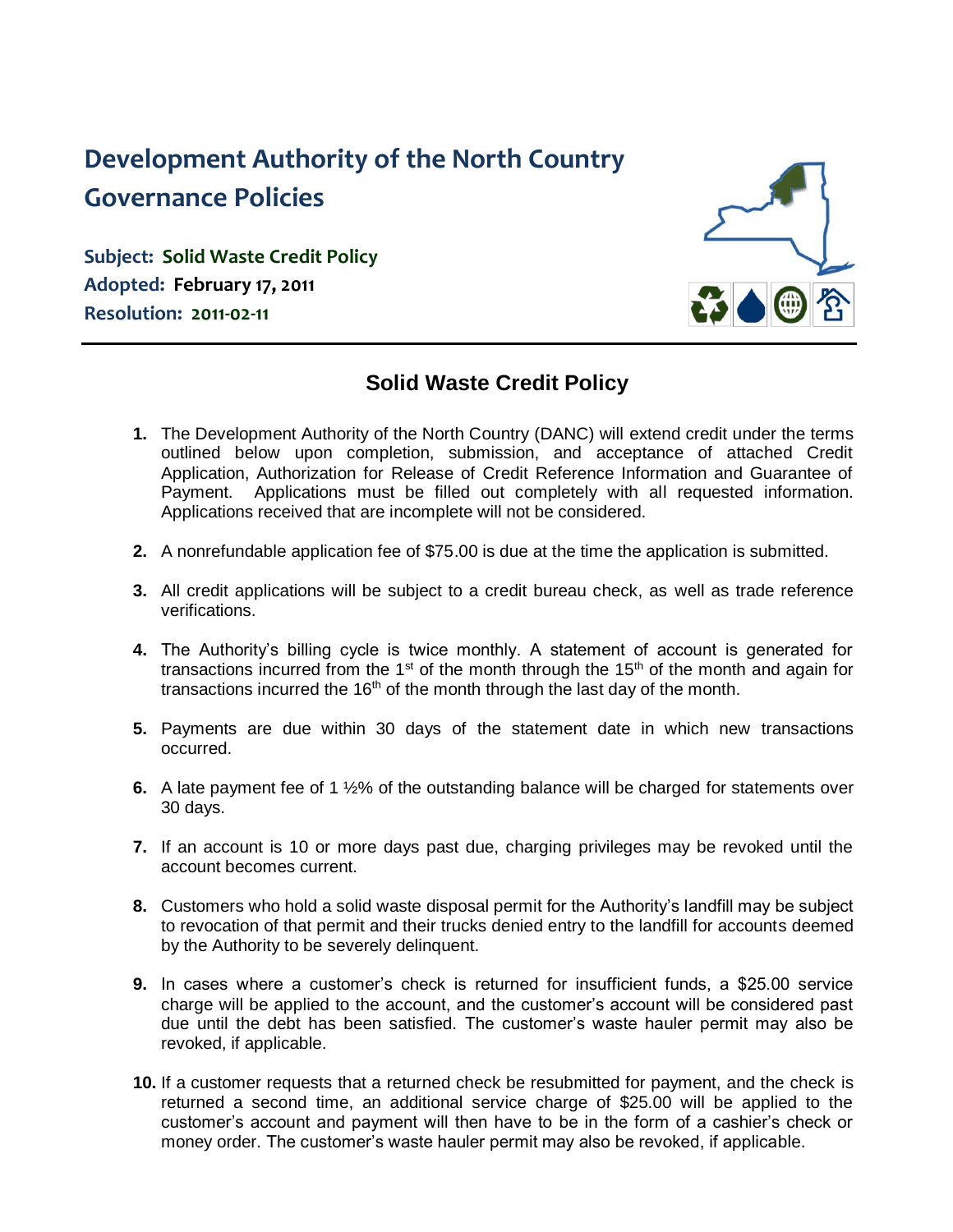- **11.** For accounts that are denied credit terms, prepayment must be made before any transactions can be processed for that customer. Prepayment for the anticipated costs of the disposal job must be remitted to the Development Authority of the North Country's main office at 317 Washington St., Watertown, NY 13601 at least two (2) days prior to the actual disposal to allow for processing.
- **12.** The Authority will no longer accept C.O.D. payments. All customers that do not have a credit account must arrange pre-payment for their anticipated monthly costs.
- **13.** The Authority's Solid Waste Management Facility does not accept payments, either by check or cash at the landfill facility. All payments, whether on account or by pre-payment must be remitted to :

Development Authority of the North Country 317 Washington Street Watertown, New York 13601

- **14.** Accounts for which there has been no activity for a period of 2 years will be closed. It will be necessary to reapply for future credit transactions.
- **15.** The Development Authority of the North Country, in its sole discretion, reserves the right to deny credit to anyone for any reason.
- **16.** The Authority reserves the right to request an updated credit history and re-evaluate such approval at any time.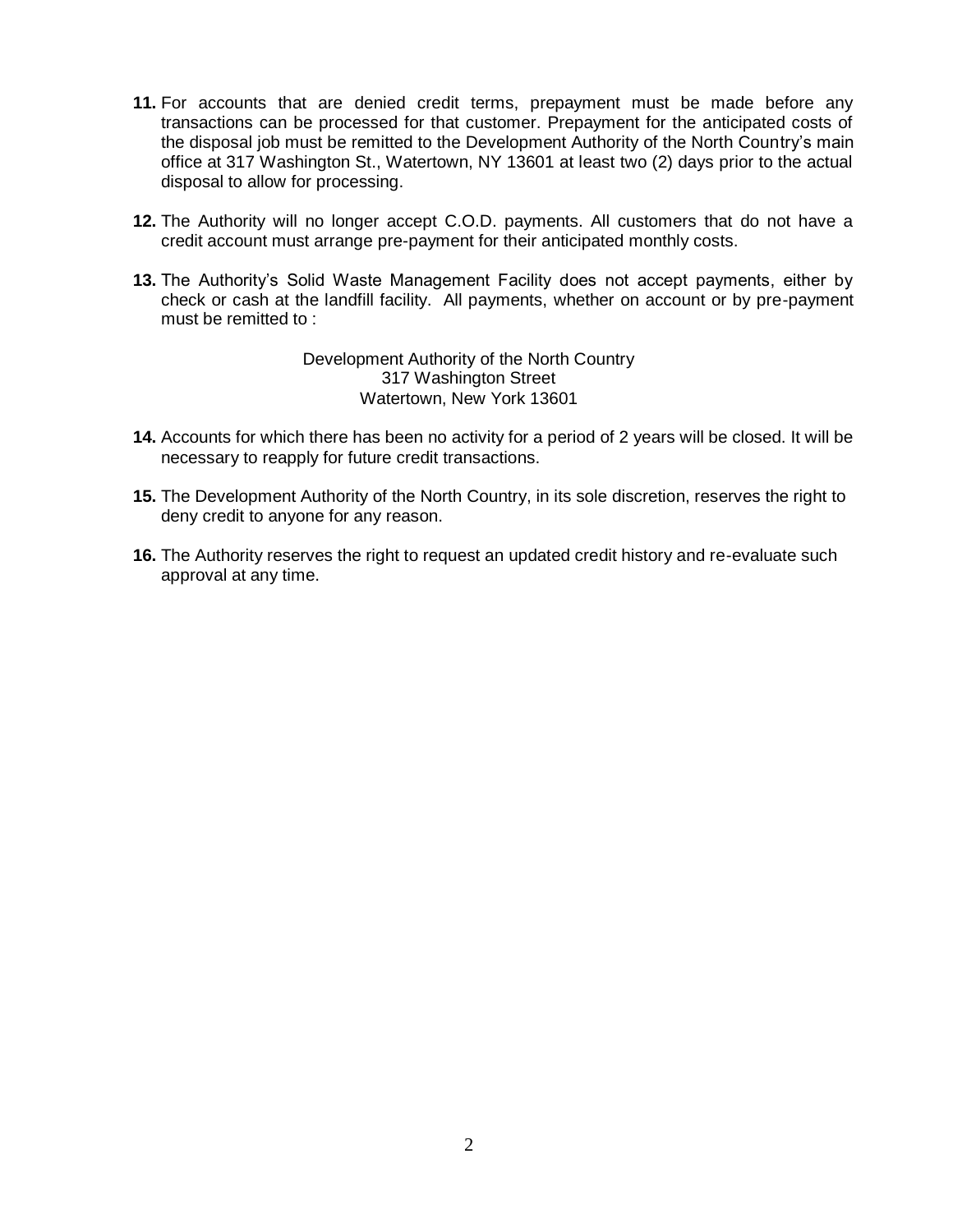| Phone: (315) 232-3236         |                                                                                                      | <b>Credit Application</b> | Fax: (315)232-3019                             |
|-------------------------------|------------------------------------------------------------------------------------------------------|---------------------------|------------------------------------------------|
|                               | <b>Company Information</b> (Please type or print)                                                    |                           |                                                |
|                               |                                                                                                      |                           |                                                |
|                               | Street Address:___________________________City:_____________State:______Zip:___________              |                           |                                                |
|                               | Mailing Address: ___________________________City:______________State:_______Zip:___________________  |                           |                                                |
|                               |                                                                                                      |                           |                                                |
| <b>Organizational Profile</b> |                                                                                                      |                           |                                                |
|                               | Corporation ____Partnership ____Proprietorship ____Municipality ____LLC                              |                           |                                                |
|                               | ___Other (specify)____________________________Type of Business:________________________              |                           |                                                |
|                               | Taxpayer ID:________________Date Business Started:______________Credit Amt_____________              |                           |                                                |
|                               | List names, titles, addresses and telephone nos. of all officers, directors, principals or partners: |                           |                                                |
|                               | Do any unsatisfied judgments exist? ___ Yes___ No                                                    |                           | Have you ever filed bankruptcy? ___ Yes ___ No |

#### **Bank Reference**

| Bank Name: |         | Account No: |        |      |
|------------|---------|-------------|--------|------|
| Address:   | Citv    |             | State: | Zip: |
| Phone No:  | Fax No: | Contact:    |        |      |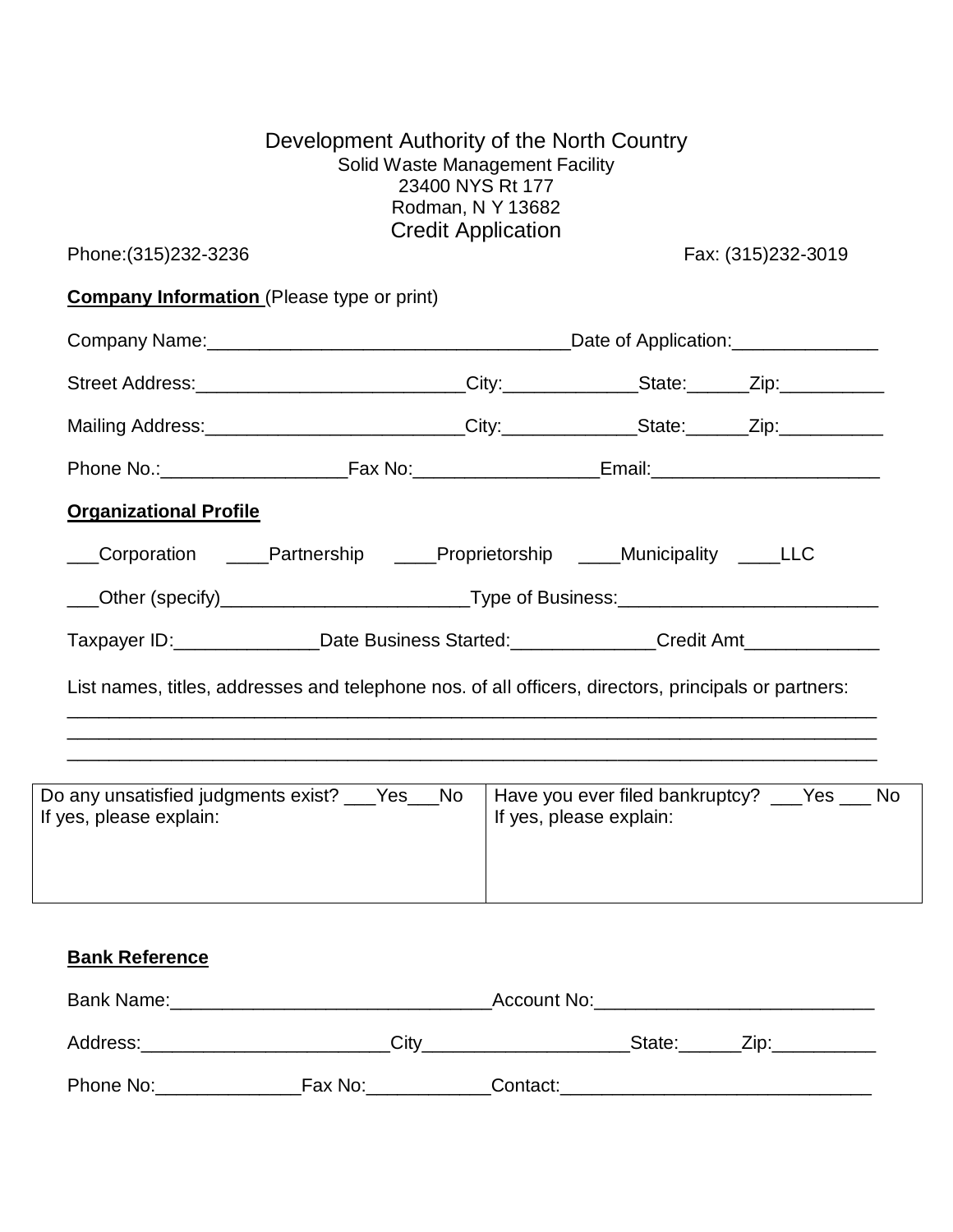### **Trade References (3 Required)**

#### **Terms and Conditions:**

The Development Authority requires full payment for each billing period on or before the 30<sup>th</sup> day after the end of the period. A 1.5% late fee will be due if payment is not received within 30 days of the statement date. If a customer's account is more than 10 days past due, or their balance has reached their credit limit, the customer's charging privileges and / or permit may be revoked until the account is paid in full, including any accumulated late fees. If a collections action or legal action is required by the Development Authority, the Applicant will be responsible for all reasonable charges associated with the same, including attorney fees.

| <b>Official Use:</b>         |
|------------------------------|
| <b>Application Approved:</b> |
| <b>Application Denied:</b>   |
| Date:                        |
| By:                          |
| Title:                       |
|                              |
| Reason:                      |
|                              |
|                              |
|                              |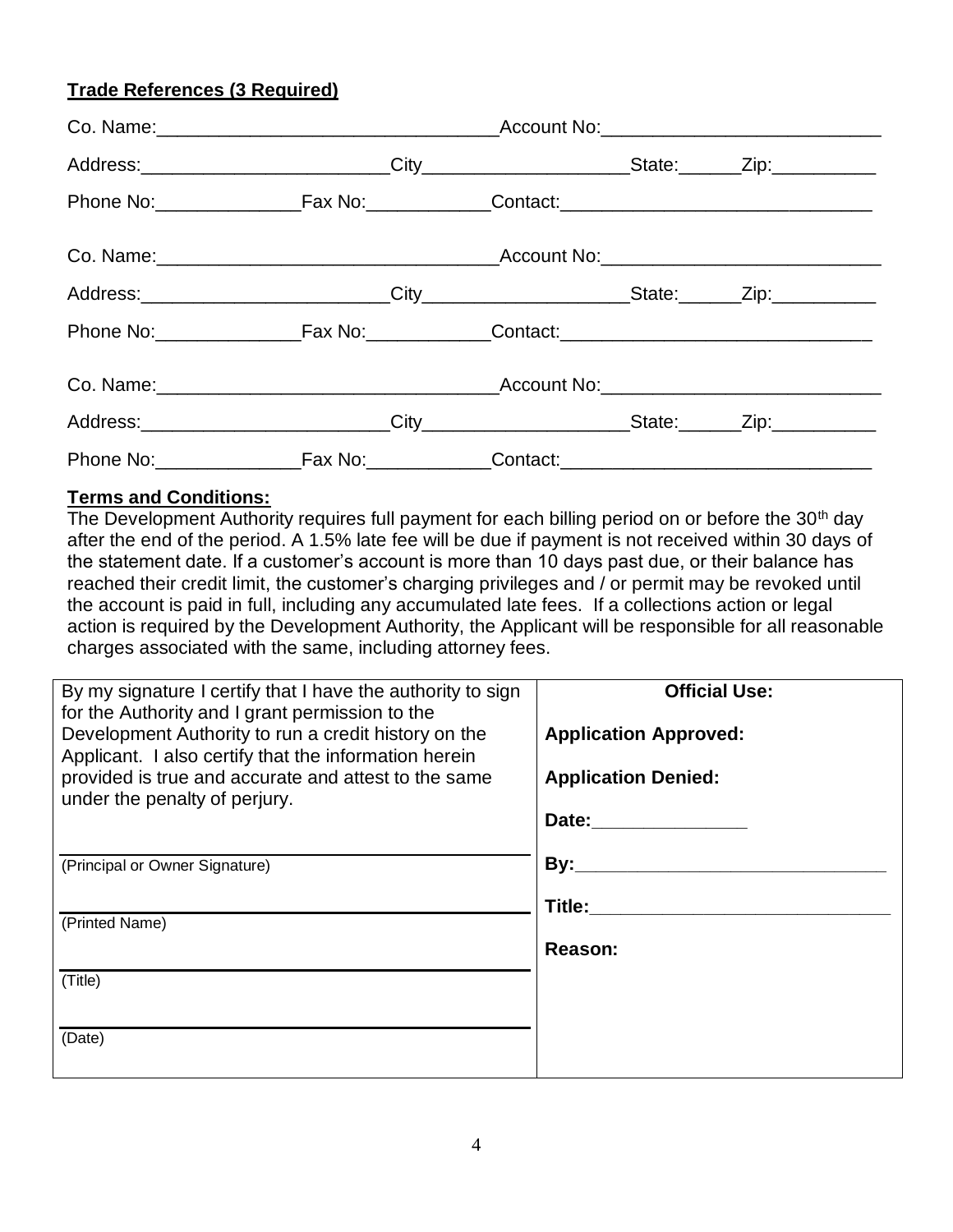## **DEVELOPMENT AUTHORITY OF THE NORTH COUNTRY**

Solid Waste Management Facility 23400 NYS Rt 177 Rodman, NY 13682

#### **Guarantee of Payment of Haulers / Customers Indebtedness to the Development Authority of the North Country's Solid Waste Management Facility**

In order to induce the Development Authority of the North Country (Authority) to extend credit to: \_\_\_\_\_\_\_\_\_\_\_\_\_\_\_\_\_\_\_\_\_\_\_\_\_\_\_\_\_\_\_\_\_\_\_\_\_\_\_\_\_ the undersigned individual ("Guarantor")

 (Applicant) unconditionally guarantees to the Authority that the Applicant will promptly and punctually pay or cause to be paid when due any indebtedness owed by the Applicant to the Authority and, in default of such payment, the undersigned unconditionally promises and agrees to pay to the Authority, upon demand, all amounts which the Applicant shall owe the Authority whether such amounts now exist or shall hereafter arise, together with interest thereon and costs of collection, including reasonable attorneys fees ("obligations").

Guarantor further agrees (a) that this Guaranty shall not be affected or impaired by any extension, renewal, release or modification of the obligations secured thereby, or any one or more of them or of any term or provision thereof or of any instruments given in pursuance thereof of in exchange thereof or to supplement, extend, modify or take up the same or any security therefore, and (b) that without notice to or further consent of Guarantor, the Authority and the Applicant may deal with each other as they may see fit without in any way releasing or affecting the liability of guarantor or impairing the Authority's rights and remedies under this Guaranty, and (c) that the liability of the guarantor hereunder shall be immediate, direct and unconditional and may be enforced without the Authority pursuing any of its rights or remedies against the Applicant, its successors or assigns or against any security that the Authority may have, hold or be entitled to or against Guarantor or any other guarantor of said indebtedness, and (d) that the liability of Guarantor shall not be affected by any lack of authority or any other defense which the Applicant or Guarantor might have against the enforcement against them of any of the agreements referred to above.

Notice of any default or non-payment by the Application of the obligation or obligations and demand for payment and presentment and protest of any note or of any other related instrument and notice thereof or of dishonor, non-payment or protest are hereby waived by Guarantor.

No delay by the Authority in exercising any right, power or privilege under the obligations or this Guaranty or otherwise, shall operate as a waiver of any such privilege or right. This Guaranty and the liability of Guarantor hereunder shall be binding upon the heirs, distributees, legal representatives, successors, and assigns of Guarantor. All of the rights of the Authority may be assigned by it and shall inure to the benefit of its successors and assigns; the Authority shall give notice to Guarantor of any assignment, but the failure to give notice shall not affect the validity or enforceability of this Guaranty.

If there is more than one person designated hereunder as Guarantor, their obligations under this Guaranty shall be joint and several and references to "Guarantor" in this agreement shall, where the context makes appropriate, refer to them and each of them.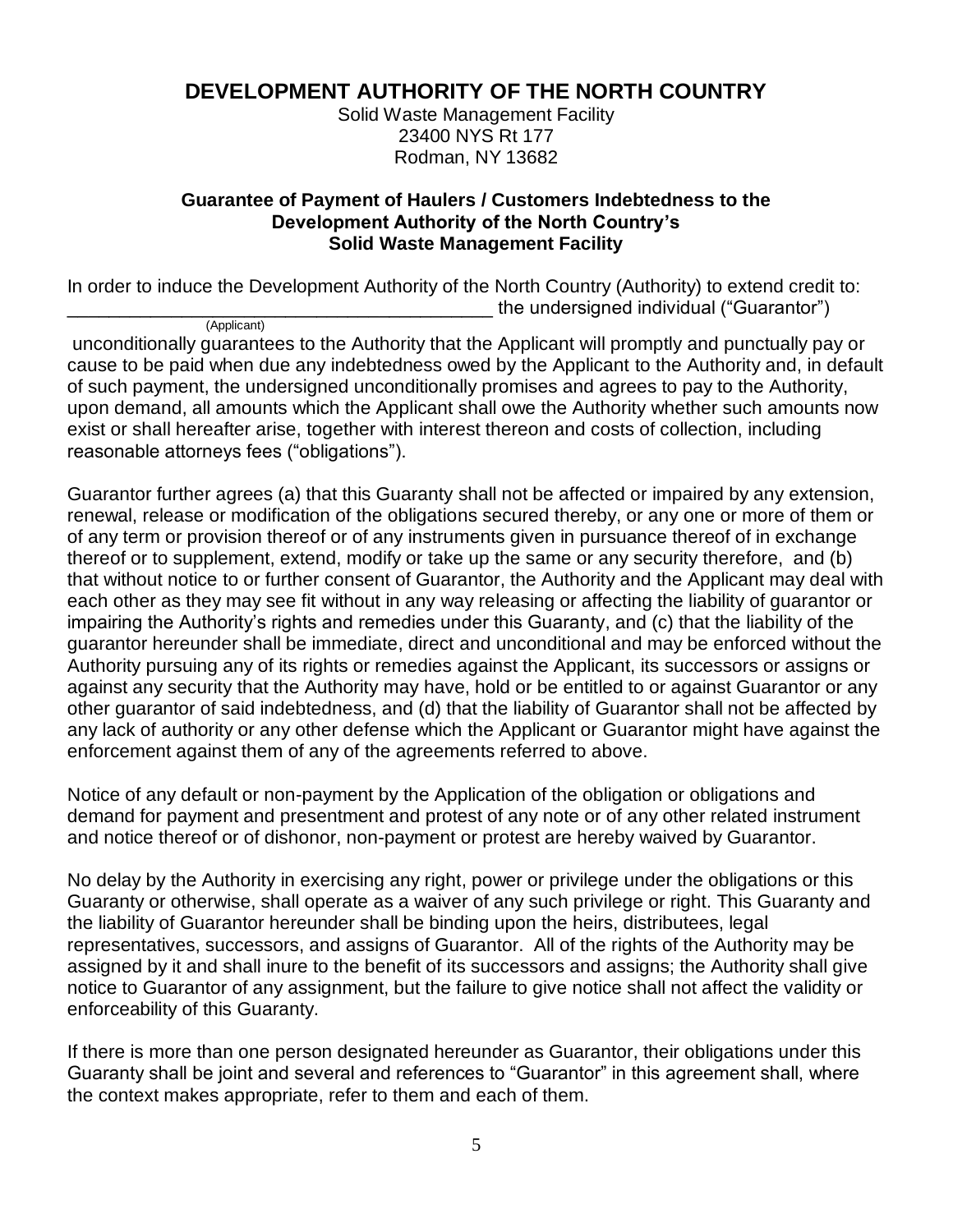IN WITNESS WHEREOF, Guarantor has signed this instrument on

| Date                         |                                                                                                                       |                                                           |
|------------------------------|-----------------------------------------------------------------------------------------------------------------------|-----------------------------------------------------------|
| Principal or Owner Signature |                                                                                                                       |                                                           |
| <b>Printed Name</b>          | <u> 1989 - Johann John Stoff, deutscher Stoffen und der Stoffen und der Stoffen und der Stoffen und der Stoffen</u>   |                                                           |
| <b>Business Name</b>         | <u> 1989 - Jan James James James James James James James James James James James James James James James James J</u>  |                                                           |
| <b>Business Address</b>      | <u> 1989 - Johann Barn, amerikan berkema dan berkema dalam berkema dalam berkema dalam berkema dalam berkema dala</u> |                                                           |
| <b>Business Address</b>      |                                                                                                                       |                                                           |
| Federal ID #                 |                                                                                                                       |                                                           |
|                              | <b>ACKNOWLEDGEMENT</b>                                                                                                |                                                           |
| <b>STATE OF NEW YORK</b>     | SS:                                                                                                                   |                                                           |
|                              |                                                                                                                       | representally known to me or proved to me on the basis of |

instrument, the individual, entity or person upon behalf of which the individual acted, executed the instrument.

> \_\_\_\_\_\_\_\_\_\_\_\_\_\_\_\_\_\_\_\_\_\_\_\_\_\_\_\_\_\_\_\_\_\_\_\_\_\_\_\_\_ *Notary Public*